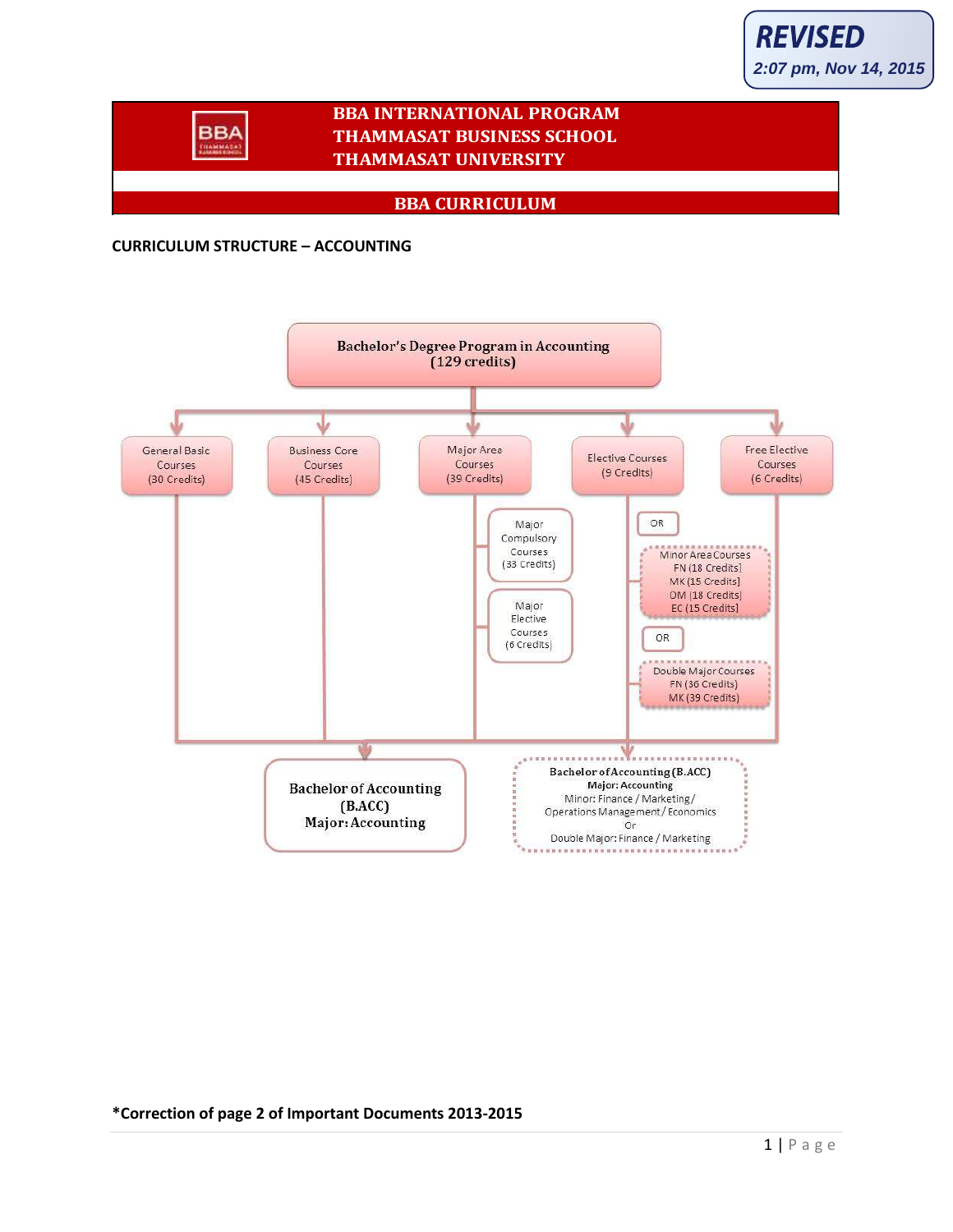| Code   | <b>Course Title</b>                               | <b>Credits</b>          | Prerequisite                           |
|--------|---------------------------------------------------|-------------------------|----------------------------------------|
|        | <b>General Basic Courses (30 credits)</b>         |                         |                                        |
|        | TU 100 Civic Education                            | 3                       |                                        |
|        | TU 110 Integrated Humanities                      | $\overline{c}$          |                                        |
|        | TU 120 Integrated Social Sciences                 | $\overline{\mathbf{c}}$ |                                        |
|        | TU 130 Integrated Sciences and Technology         | 2                       |                                        |
|        | TU 152 Fundamental Mathematics                    | 3                       |                                        |
| TH 161 | Thai Usage                                        | 3                       |                                        |
| EL 171 | English Course 2                                  | 3                       | EL 070 or Language Institute placement |
| EL 172 | English Course 3                                  | 3                       | EL 171 or Language Institute placement |
|        | EG 221 Reading for Information                    | 3                       | EL 172 or Exemption                    |
|        | EG 241 Listening - Speaking 1                     | 3                       | EL 172 or Exemption                    |
|        | XX XXX General Basic Courses - Part 2             | 3                       |                                        |
|        | <b>Business Core Courses (45 credits)</b>         |                         |                                        |
|        | BA 201 Business Law                               | 3                       | 2nd-year student status                |
|        | BA 202 Taxation                                   | 3                       | 2nd-year student status                |
|        | BA 203 Business Quantitative Analysis             | 3                       |                                        |
|        | <b>BA 204 Business Statistics</b>                 | 3                       |                                        |
|        | BA 401 Strategic Management                       | 3                       | 4th-year student status                |
|        | AC 201 Fundamental Accounting                     | 3                       |                                        |
|        | FN 201 Business Finance                           | 3                       | <b>AC 201</b>                          |
|        | MK 201 Principles of Marketing                    | 3                       |                                        |
|        | HR 201 Principles of Management                   | 3                       |                                        |
|        | OM 201 Principles of Operations Management        | 3                       |                                        |
| IS 201 | <b>Management Information Systems</b>             | 3                       |                                        |
| EC 213 | <b>Introductory Microeconomics</b>                | 3                       |                                        |
| EC 214 | <b>Introductory Macroeconomics</b>                | 3                       |                                        |
| EL 221 | Communicative Business English 1                  | 3                       | <b>EL 172</b>                          |
|        | EL 321 Communicative Business English 2           | 3                       | <b>EL 221</b>                          |
|        | <b>Major Compulsory Courses (33 credits)</b>      |                         |                                        |
|        | AC 311 Intermediate Accounting 1                  | 3                       | <b>AC 201</b>                          |
|        | AC 312 Intermediate Accounting 2                  | 3                       | <b>AC 201</b>                          |
|        | AC 313 Cost Accounting                            | 3                       | <b>AC 201</b>                          |
|        | AC 314 Cost Management                            | 3                       | AC 313                                 |
|        | AC 315 Tax Accounting                             | 3                       | AC 201 and BA 202                      |
|        | AC 316 Auditing                                   | 3                       | AC 311 and AC 312                      |
| AC 317 | Internal Control and Enterprise Risk Management   | 3                       | AC 201                                 |
|        | AC 318 Accounting Information Systems             | 3                       | AC 201 and IS 201                      |
|        | AC 411 Advanced Accounting 1                      | 3                       | AC 311 and AC 312                      |
|        | AC 412 Advanced Accounting 2                      | 3                       | AC 311 and AC 312                      |
|        | AC 413 Financial Reporting and Statement Analysis | 3                       | AC 311 and AC 312                      |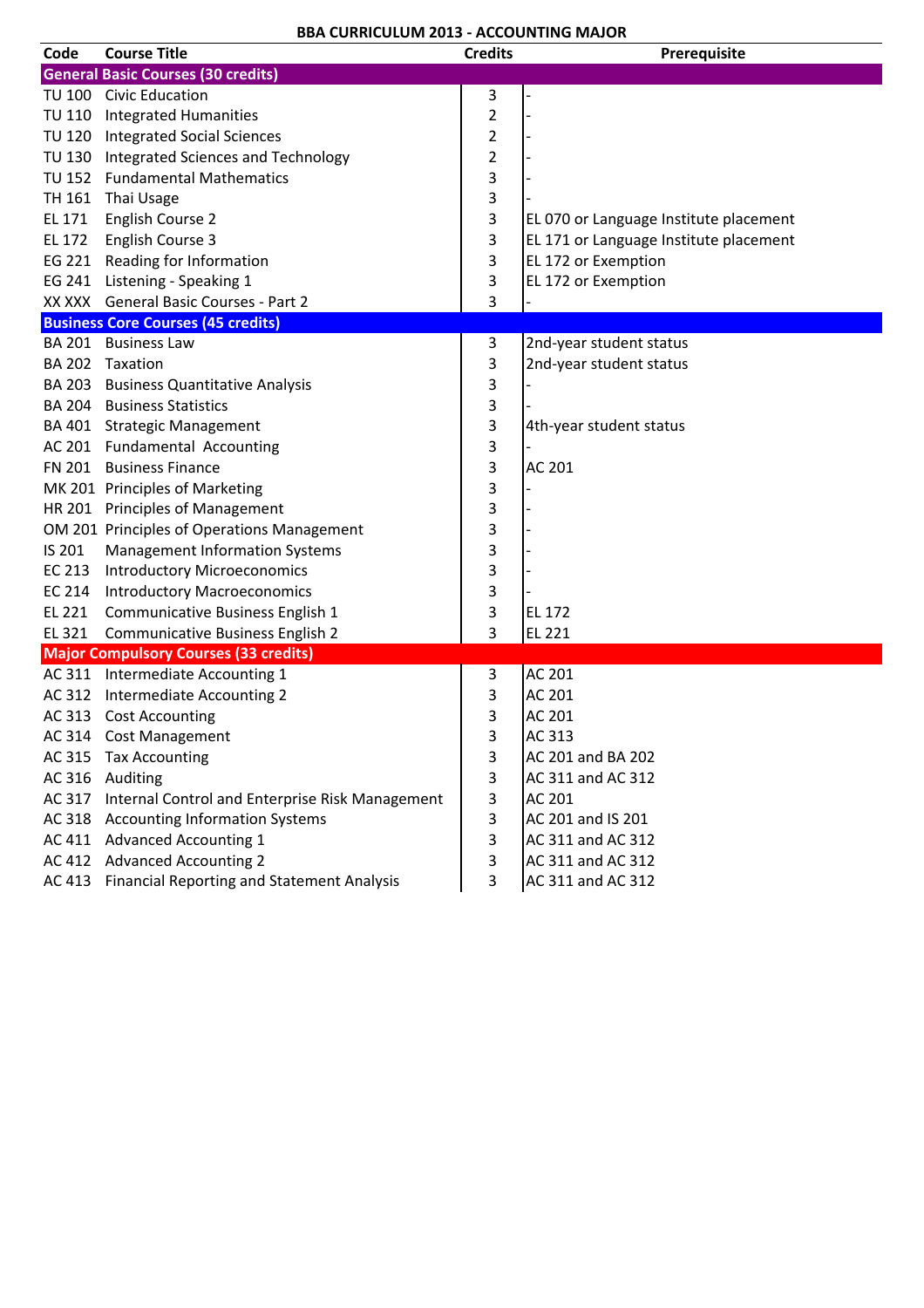| Code          | <b>Course Title</b>                                  | <b>Credits</b> | Prerequisite                         |
|---------------|------------------------------------------------------|----------------|--------------------------------------|
|               | <b>Major Elective Courses (6 credits)</b>            |                |                                      |
|               | 1. select 3 credits from the courses listed below    |                |                                      |
|               | AC 421 Seminar in Financial Accounting               | $\mathbf{3}$   | AC 311 and AC 312                    |
|               | AC 431 Seminar in Management Accounting              | 3              | AC 314                               |
|               | AC 441 Seminar in Auditing                           | 3              | AC 316                               |
|               | AC 443 Seminar in Internal Audit                     | 3              | AC 317                               |
|               | 2. select 3 credits from the courses listed below    |                |                                      |
|               | AC 329 Internship in Accounting                      | $\mathbf{3}$   | 3rd-year student status              |
|               | AC 331 Accounting for Environmental and Social       | 3              | AC 313 or AC 202                     |
|               | AC 342 Forensic Accounting                           | 3              | AC 316                               |
|               | AC 391 Special Topics in Accounting 1                | 3              | AC major and 3rd-year student status |
|               | AC 392 Special Topics in Accounting 2                | 3              | AC major and 3rd-year student status |
|               | AC 421 Seminar in Financial Accounting               | 3              | AC 311 and AC 312                    |
|               | AC 422 International Accounting                      | 3              | AC 201 and 4th-year student status   |
|               | AC 423 Tax Problem                                   | 3              | AC 315                               |
|               | AC 431 Seminar in Management Accounting              | 3              | AC 314                               |
|               | AC 433 Accounting for Planning and Control           | 3              | AC 314                               |
|               | AC 441 Siminar in Auditing                           | 3              | AC 316                               |
|               | AC 442 Information Systems Audit and Control         | 3              | AC 316 and AC 413                    |
|               | AC 443 Seminar in Internal Audit                     | 3              | AC 317                               |
|               | AC 452 Accounting Integration for ERP                | 3              | AC 318                               |
|               | AC 492 Basic Research Methodology in Accounting      | 3              | AC major and 4th-year student status |
| AC 499        | Independent Study in Accounting                      | 3              | AC major and 4th-year student status |
|               | FN 211 Financial Markets                             | 3              | 2nd-year student status              |
|               | FN 311 Financial Management                          | 3              | FN 201 and BA 204                    |
|               | FN 312 Investments                                   | 3              | FN 201, MA 216 and BA 204            |
|               | FN 313 International Financial Management            | 3              | FN 311                               |
|               | FN 323 Credit Management                             | 3              | <b>FN 201</b>                        |
|               | FN 341 Non-Life Insurance Management                 | 3              | <b>FN 241</b>                        |
|               | FN 351 Fixed-Income Securities Analysis              | 3              | <b>FN 312</b>                        |
|               | FN 413 Strategic Financial Management                | 3              | FN 311 and FN 312                    |
|               | FN 415 Financial Risk Analysis and Management        | 3              | FN 311 and FN 312                    |
|               | FN 451 Equity Security Analysis                      | 3              | <b>FN 312</b>                        |
| <b>FN 452</b> | <b>Financial Derivatives Analysis</b>                | 3              | <b>FN 312</b>                        |
| IS 216        | <b>End-User Application Develpoment</b>              | 3              |                                      |
| IS 311        | <b>Programming Concepts</b>                          | 3              |                                      |
| IS 314        | Database Systems                                     | 3              | IS 201                               |
| IS 315        | <b>Information Systems Analysis</b>                  | 3              | IS 201 and IS314                     |
| IS 351        | Applications of ERP in Organizations                 | 3              | IS 201                               |
| IS 352        | <b>Electronic Business</b>                           | 3              | <b>IS 201</b>                        |
| IS 353        | <b>Computer Network Technology for Business</b>      | 3              | IS 201                               |
| IS 411        | <b>Internet Application Development</b>              | 3              | IS 311 and IS 315                    |
| IS 415        | <b>Information System Design</b>                     | 3              | IS 311 and IS 315                    |
| IS 451        | Information System Security and Control              | 3              | IS 201                               |
| IS 459        | <b>Information Systems Audit</b>                     | $\mathbf{3}$   | IS 451                               |
| HR 211        | Human Resource Management                            | 3              |                                      |
| HR 311        | <b>Organizational Behavior</b>                       | $\mathbf{3}$   | HR 201                               |
|               | HR 312 Performance Management System                 | 3              | <b>HR 211</b>                        |
|               | HR 313 Human Resource Planning and Selection         | $\mathbf{3}$   | <b>HR 211</b>                        |
|               | HR 314 Human Resourece Development                   | 3              | HR 211                               |
|               | HR 315 Managing Compensation and Rewards             | 3              | <b>HR 211</b>                        |
|               | HR 316 Employee Relations                            | 3              | <b>HR 211</b>                        |
|               | HR 321 Leadership                                    | 3              | HR 311                               |
| HR 322        | <b>Managerial Communication</b>                      | 3              | HR 201                               |
|               | HR 323 Conflict Management and Negotiation           | 3              | <b>HR311</b>                         |
|               | HR 324 Organization Development and Change Managemen | 3              | HR 201                               |
|               | HR 325 Human Resource Information System             | 3              | HR 211 and IS 201                    |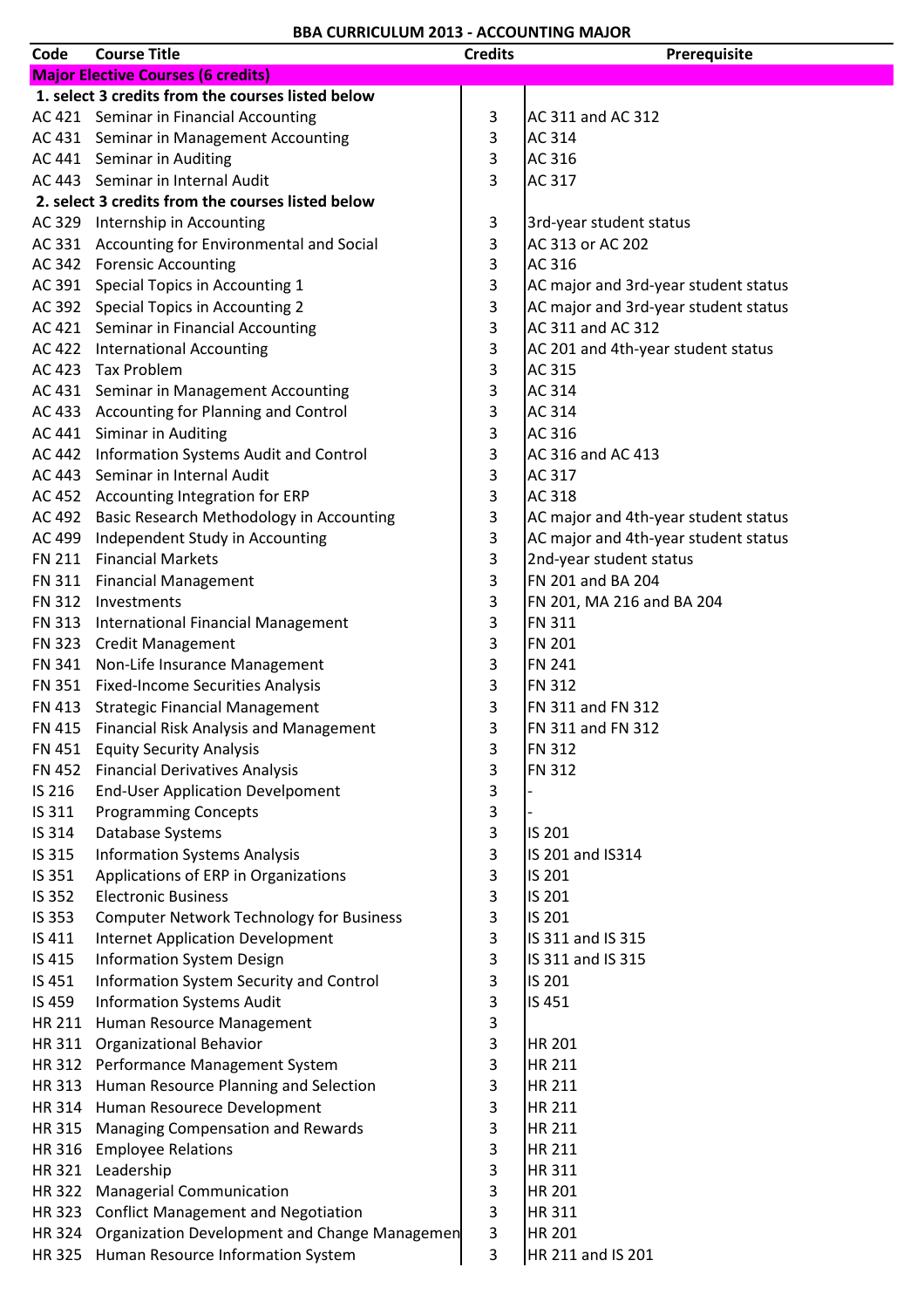| Code          | <b>Course Title</b>                                 | <b>Credits</b> | Prerequisite                                    |
|---------------|-----------------------------------------------------|----------------|-------------------------------------------------|
|               | <b>Major Elective Courses (6 credits) Cont.</b>     |                |                                                 |
|               | HR 326 Corporate Human Resource Performance         | 3              | <b>HR 211</b>                                   |
|               | MK 311 Consumer Behavior                            | 3              | <b>MK 201</b>                                   |
|               | MK 312 Marketing Planning                           | 3              | MK 311                                          |
|               | MK 313 Creativity and Communication in Marketing    | 3              | MK Major and MK 201                             |
|               | MK 316 Product and Brand Management                 | 3              | MK 311                                          |
|               | MK 317 Pricing Management                           | 3              | MK 201 and FN 201                               |
|               | MK 318 Distribution Channel Management              | 3              | <b>MK 201</b>                                   |
|               | MK 319 Integrated Marketing Communications          | 3              | MK 311                                          |
|               | MK 411 Marketing Analysis and Decision-Making       | 3              | MK 311 and BA 204                               |
|               | MK 412 Marketing Strategy                           | 3              | MK Major and 4th-year student status and MK 312 |
|               | OM 311 Data Analysis for Decision Making            | 3              | <b>BA 203</b>                                   |
|               | OM 312 Information and Work System Design           | 3              | OM 201 and IS 201                               |
|               | OM 313 Process Analysis and Improvement             | 3              | OM 201                                          |
|               | OM 314 Quality Management                           | 3              | BA 204 and OM 313                               |
|               | OM 315 Service Operations Management                | 3              | OM 201                                          |
|               | OM 316 Business Forecasting                         | 3              | <b>BA 204</b>                                   |
|               | OM 411 Operations Planning and Control              | 3              | BA 203 and OM 201                               |
|               | OM 412 Strategic Cost Estimating and Pricing        | 3              | OM 201 and AC 202                               |
|               | OM 414 Project Management                           | 3              |                                                 |
|               | LO 212 Introduction to Logistics Management         | 3              |                                                 |
| LO 341        | <b>International Logistics</b>                      | 3              | LO 212                                          |
|               | LO 342 Quantitative Tools for Logistics Management  | 3              | LO 212 and BA 203                               |
|               | LO 442 Supply Chain Management                      | 3              | LO 212 and 4th-year student status              |
| LO 443        | <b>Supply Chain Modeling</b>                        | 3              | LO 212                                          |
| IB 311        | <b>Global Environment of International Business</b> | 3              |                                                 |
| IB 321        | <b>International Trade Operations</b>               | 3              | 3rd -year student status                        |
| <b>IB 332</b> | <b>Cross-cultural Management</b>                    | 3              |                                                 |
| IB 421        | <b>International Business Management</b>            | 3              | IB 311                                          |
| <b>IB422</b>  | <b>Comparative Business Systems</b>                 | 3              | IB 311                                          |
| <b>IT 211</b> | Introduction to International Transport             | 3              |                                                 |
| IT 461        | <b>Shipping Business Management</b>                 | 3              | IT 211 and 4th-year student status              |
| IT 463        | Port and Warehouse Management                       | 3              | <b>IT 211</b>                                   |
| <b>RB 211</b> | <b>Introduction to Real Estate Business</b>         | 3              |                                                 |
| <b>RB 212</b> | Introduction to Real Estate Valuation               | 3              |                                                 |
| RB 311        | Introduction to Building Constuction Technology     | 3              |                                                 |
| <b>RB 312</b> | Real Estate Development Regulation                  | 3              |                                                 |
| RB 313        | Real Estate Finance and Investment                  | 3              | <b>FN 201</b>                                   |
| RB 314        | Real Estate Business Feasibility Studies            | 3              | have taken real estate subjects no less than 2  |
| RB 411        | Real Estate Marketing and Brokerage Management      | 3              | MK 201 and 4th-year student status              |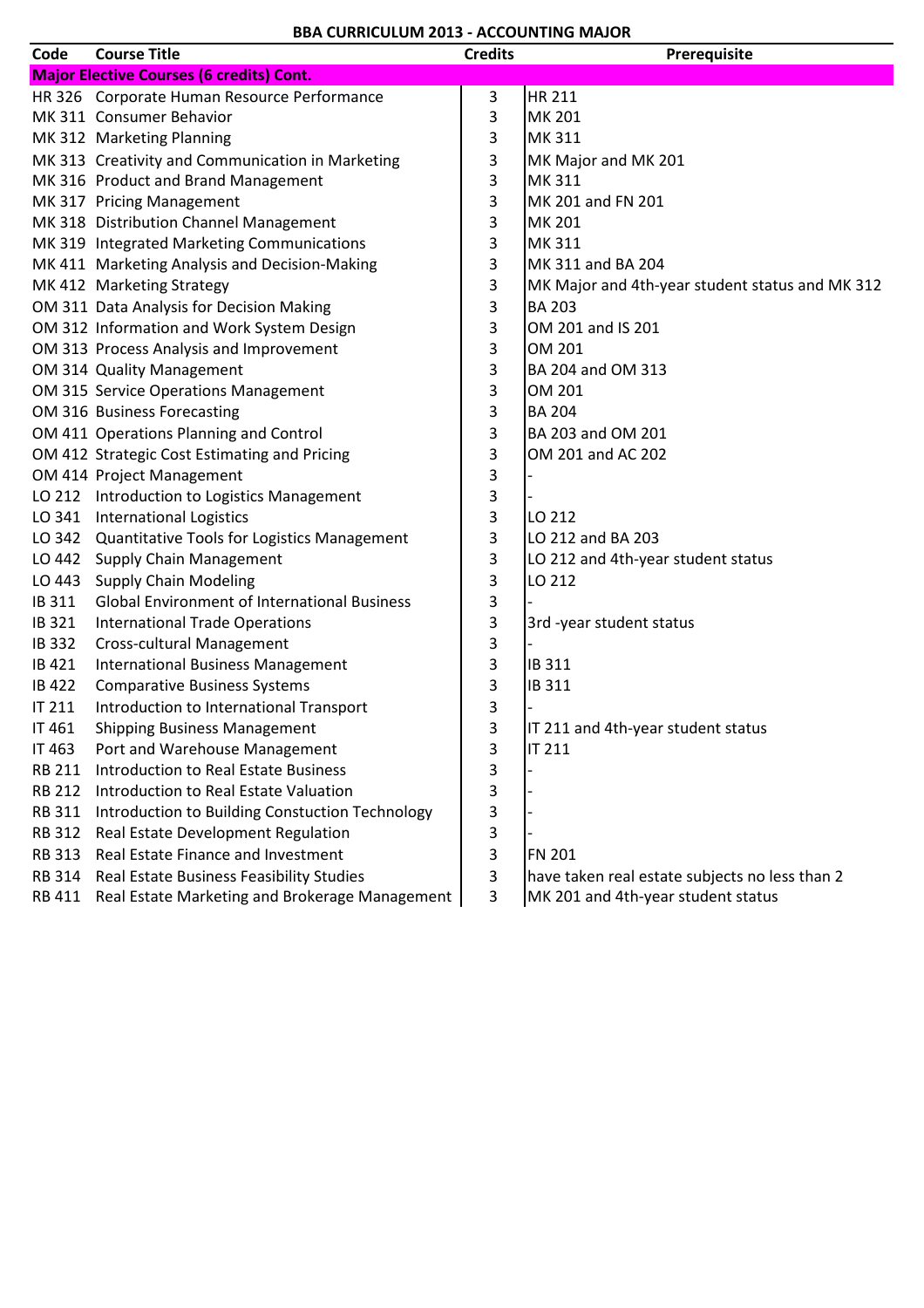| Code          | <b>Course Title</b>                                  | <b>Credits</b> | Prerequisite                         |
|---------------|------------------------------------------------------|----------------|--------------------------------------|
|               | <b>Elective Courses (9 credits)</b>                  |                |                                      |
|               | AC 329 Internship in Accounting                      | 3              | 3rd-year student status              |
|               | AC 331 Accounting for Environmental and Social       | 3              | AC 313 or AC 202                     |
|               | AC 342 Forensic Accounting                           | 3              | AC 316                               |
|               | AC 391 Special Topics in Accounting 1                | 3              | AC major and 3rd-year student status |
|               | AC 392 Special Topics in Accounting 2                | 3              | AC major and 3rd-year student status |
|               | AC 421 Seminar in Financial Accounting               | 3              | AC 311 and AC 312                    |
|               | AC 422 International Accounting                      | 3              | AC 201 and 4th-year student status   |
|               | AC 423 Tax Problem                                   | 3              | <b>AC 315</b>                        |
|               | AC 431 Seminar in Management Accounting              | 3              | AC 314                               |
|               | AC 433 Accounting for Planning and Control           | 3              | AC 314                               |
|               | AC 441 Siminar in Auditing                           | 3              | AC 316                               |
|               | AC 442 Information Systems Audit and Control         | 3              | AC 316 and AC 413                    |
|               | AC 443 Seminar in Internal Audit                     | 3              | AC 317                               |
|               | AC 452 Accounting Integration for ERP                | 3              | AC 318                               |
|               | AC 492 Basic Research Methodology in Accounting      | 3              | AC major and 4th-year student status |
| AC 499        | Independent Study in Accounting                      | 3              | AC major and 4th-year student status |
|               | FN 211 Financial Markets                             | 3              | 2nd-year student status              |
|               | FN 311 Financial Management                          | 3              | FN 201 and BA 204                    |
| <b>FN 312</b> | Investments                                          | 3              | FN 201, MA 216 and BA 204            |
|               | FN 313 International Financial Management            | 3              | <b>FN 311</b>                        |
|               | FN 323 Credit Management                             | 3              | <b>FN 201</b>                        |
|               | FN 341 Non-Life Insurance Management                 | 3              | <b>FN 241</b>                        |
|               | FN 351 Fixed-Income Securities Analysis              | 3              | <b>FN 312</b>                        |
| FN 413        | <b>Strategic Financial Management</b>                | 3              | FN 311 and FN 312                    |
|               | FN 415 Financial Risk Analysis and Management        | 3              | FN 311 and FN 312                    |
|               | FN 451 Equity Security Analysis                      | 3              | <b>FN 312</b>                        |
| FN 452        | <b>Financial Derivatives Analysis</b>                | 3              | <b>FN 312</b>                        |
| IS 216        | <b>End-User Application Develpoment</b>              | 3              |                                      |
| IS 311        | <b>Programming Concepts</b>                          | 3              |                                      |
| IS 314        | Database Systems                                     | 3              | IS 201                               |
| IS 315        | <b>Information Systems Analysis</b>                  | 3              | IS 201 and IS314                     |
| IS 351        | Applications of ERP in Organizations                 | 3              | IS 201                               |
| IS 352        | <b>Electronic Business</b>                           | 3              | IS 201                               |
| IS 353        | <b>Computer Network Technology for Business</b>      | 3              | IS 201                               |
| IS 411        | <b>Internet Application Development</b>              | 3              | IS 311 and IS 315                    |
| IS 415        | <b>Information System Design</b>                     | 3              | IS 311 and IS 315                    |
| IS 451        | Information System Security and Control              | 3              | IS 201                               |
| IS 459        | <b>Information Systems Audit</b>                     | 3              | IS 451                               |
| HR 211        | Human Resource Management                            | 3              |                                      |
|               | HR 311 Organizational Behavior                       | 3              | <b>HR 201</b>                        |
|               | HR 312 Performance Management System                 | 3              | <b>HR 211</b>                        |
|               | HR 313 Human Resource Planning and Selection         | 3              | HR 211                               |
|               | HR 314 Human Resourece Development                   | 3              | <b>HR 211</b>                        |
|               | HR 315 Managing Compensation and Rewards             | 3              | <b>HR 211</b>                        |
|               | HR 316 Employee Relations                            | 3              | <b>HR 211</b>                        |
|               | HR 321 Leadership                                    | 3              | <b>HR311</b>                         |
|               | HR 322 Managerial Communication                      | 3              | <b>HR 201</b>                        |
|               | HR 323 Conflict Management and Negotiation           | 3              | <b>HR311</b>                         |
|               | HR 324 Organization Development and Change Managemen | 3              | <b>HR 201</b>                        |
|               | HR 325 Human Resource Information System             | 3              | HR 211 and IS 201                    |
|               | HR 326 Corporate Human Resource Performance          | 3              | <b>HR 211</b>                        |
|               | MK 311 Consumer Behavior                             | 3              | MK 201                               |
|               | MK 312 Marketing Planning                            | 3              | MK 311                               |
|               |                                                      |                |                                      |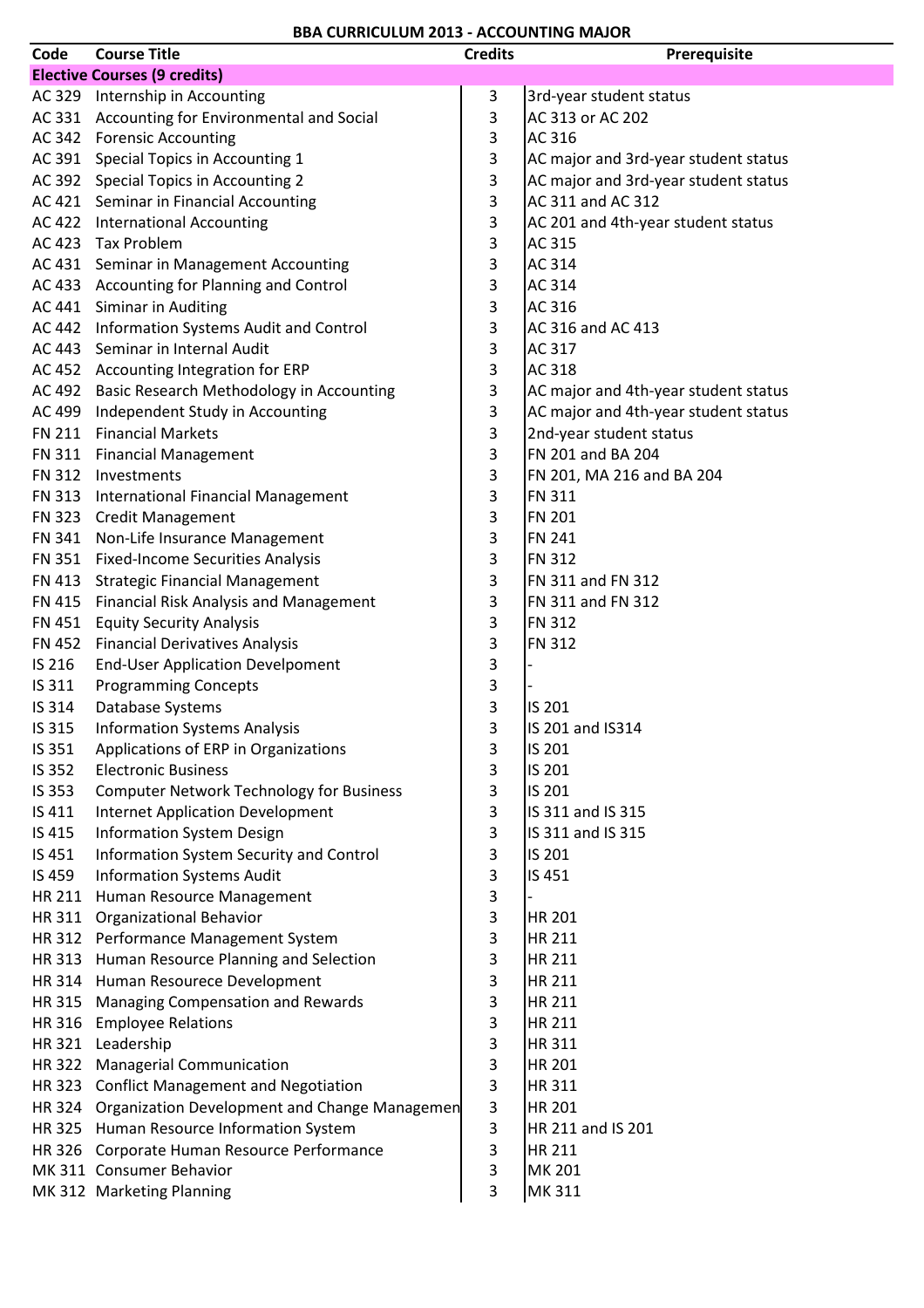| Code         | <b>Course Title</b>                                 | <b>Credits</b> | Prerequisite                                    |
|--------------|-----------------------------------------------------|----------------|-------------------------------------------------|
|              | <b>Elective Courses (9 credits) Cont.</b>           |                |                                                 |
|              | MK 313 Creativity and Communication in Marketing    | 3              | MK Major and MK 201                             |
|              | MK 316 Product and Brand Management                 | 3              | <b>MK311</b>                                    |
|              | MK 317 Pricing Management                           | 3              | MK 201 and FN 201                               |
|              | MK 318 Distribution Channel Management              | 3              | <b>MK 201</b>                                   |
|              | MK 319 Integrated Marketing Communications          | 3              | <b>MK311</b>                                    |
|              | MK 411 Marketing Analysis and Decision-Making       | 3              | MK 311 and BA 204                               |
|              | MK 412 Marketing Strategy                           | 3              | MK Major and 4th-year student status and MK 312 |
|              | OM 311 Data Analysis for Decision Making            | 3              | <b>BA 203</b>                                   |
|              | OM 312 Information and Work System Design           | 3              | OM 201 and IS 201                               |
|              | OM 313 Process Analysis and Improvement             | 3              | OM 201                                          |
|              | OM 314 Quality Management                           | 3              | BA 204 and OM 313                               |
|              | OM 315 Service Operations Management                | 3              | OM 201                                          |
|              | OM 316 Business Forecasting                         | 3              | <b>BA 204</b>                                   |
|              | OM 411 Operations Planning and Control              | 3              | BA 203 and OM 201                               |
|              | OM 412 Strategic Cost Estimating and Pricing        | 3              | OM 201 and AC 202                               |
|              | OM 414 Project Management                           | 3              |                                                 |
|              | LO 212 Introduction to Logistics Management         | 3              |                                                 |
|              | LO 341 International Logistics                      | 3              | LO 212                                          |
|              | LO 342 Quantitative Tools for Logistics Management  | 3              | LO 212 and BA 203                               |
|              | LO 442 Supply Chain Management                      | 3              | LO 212 and 4th-year student status              |
|              | LO 443 Supply Chain Modeling                        | 3              | LO 212                                          |
| IB 311       | <b>Global Environment of International Business</b> | 3              |                                                 |
| IB 321       | <b>International Trade Operations</b>               | 3              | 3rd -year student status                        |
| <b>IB332</b> | <b>Cross-cultural Management</b>                    | 3              |                                                 |
| IB 421       | <b>International Business Management</b>            | 3              | IB 311                                          |
| <b>IB422</b> | <b>Comparative Business Systems</b>                 | 3              | <b>IB 311</b>                                   |
| IT 211       | Introduction to International Transport             | 3              |                                                 |
| IT 461       | <b>Shipping Business Management</b>                 | 3              | IT 211 and 4th-year student status              |
| IT 463       | Port and Warehouse Management                       | 3              | <b>IT 211</b>                                   |
| RB 211       | <b>Introduction to Real Estate Business</b>         | 3              |                                                 |
| RB 212       | Introduction to Real Estate Valuation               | 3              |                                                 |
| RB 311       | Introduction to Building Constuction Technology     | 3              |                                                 |
| RB 312       | Real Estate Development Regulation                  | 3              |                                                 |
| RB 313       | Real Estate Finance and Investment                  | 3              | <b>FN 201</b>                                   |
| RB 314       | Real Estate Business Feasibility Studies            | 3              | have taken real estate subjects no less than 2  |
| RB 411       | Real Estate Marketing and Brokerage Management      | 3              | MK 201 and 4th-year student status              |